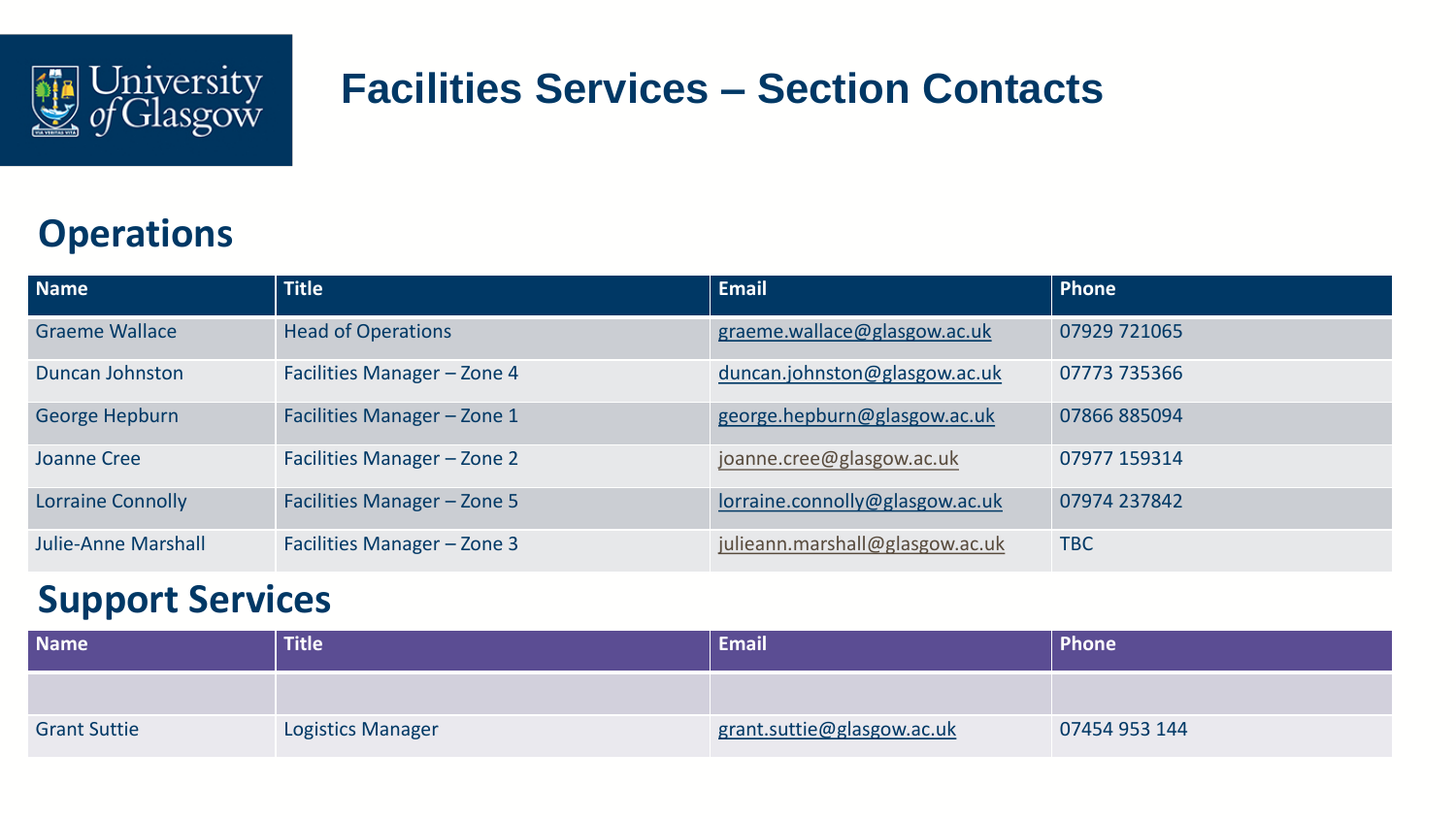

# **Facilities Services – Section Contacts**

## **Compliance**

| <b>Name</b>            | <b>Title</b>                     | <b>Email</b>                  | Phone        |
|------------------------|----------------------------------|-------------------------------|--------------|
| David Harty            | <b>Head of Compliance</b>        | david.harty@glasgow.ac.uk     | 07864 802698 |
| <b>Chris Ferguson</b>  | <b>Senior Compliance Advisor</b> | chris.ferguson@glasgow.ac.uk  | 07970 261441 |
| <b>Carol MacMaster</b> | <b>Senior Compliance Advisor</b> | carol.macmaster@glasgow.ac.uk | 07866 781871 |

#### **Contracts and Frameworks**

| <b>Name</b>          | <b>Title</b>                            | <b>Email</b>                 | <b>Phone</b> |
|----------------------|-----------------------------------------|------------------------------|--------------|
| <b>Lorraine Shaw</b> | <b>Head of Contracts and Frameworks</b> | lorraine.shaw@glasgow.ac.uk  | 07929 721285 |
| <b>Tom Miller</b>    | <b>Contract Supervisor</b>              | tom.miller@glasgow.ac.uk     | 07740 513094 |
| <b>Steve Farmer</b>  | <b>Contract Supervisor</b>              | steve.farmer@glasgow.ac.uk   | 07814 750164 |
| Robert de Sykes      | <b>Contract Supervisor</b>              | robert.desykes@glasgow.ac.uk | 07866 019508 |